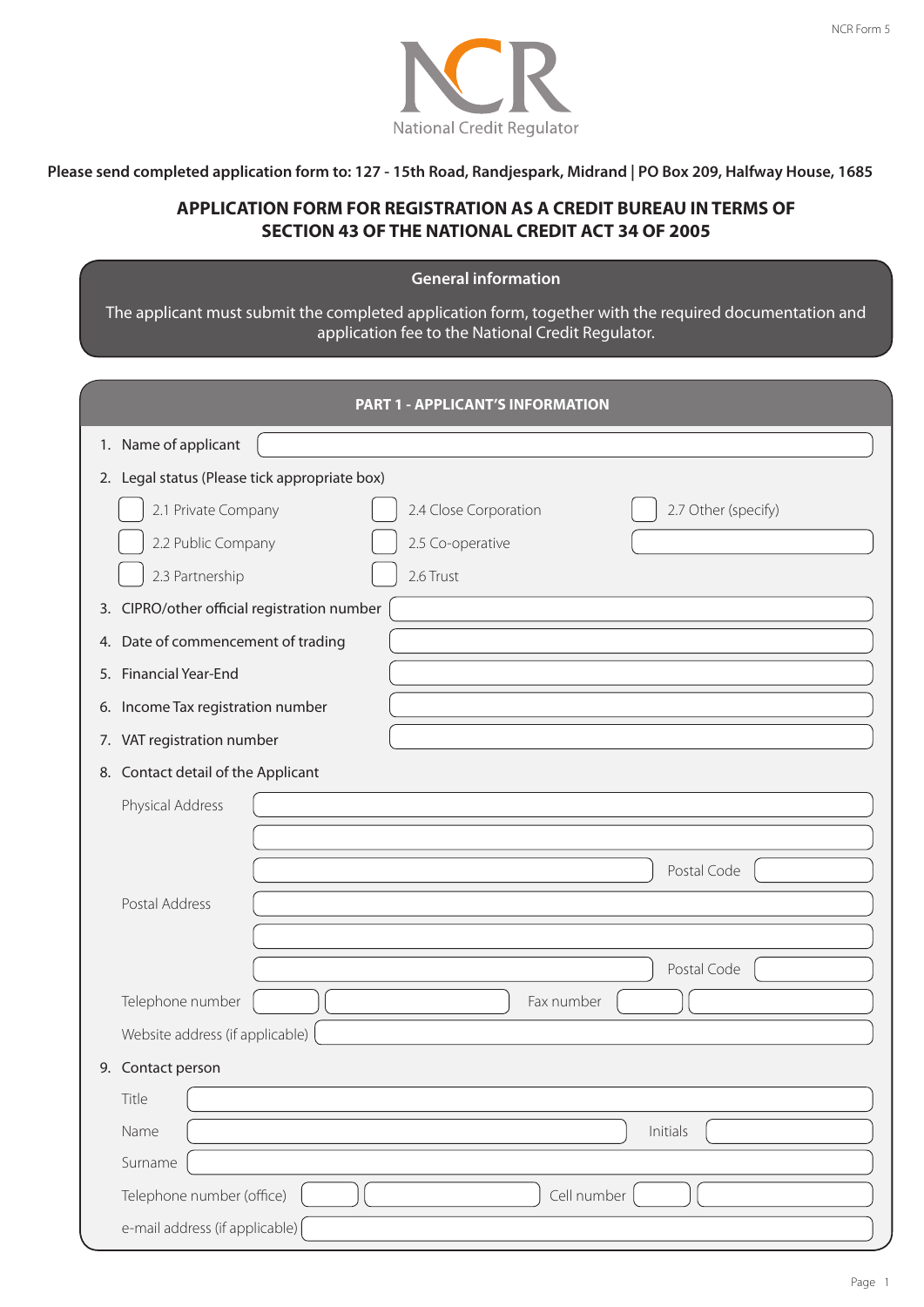| 10. Auditor / Accounting Officer                             |             |    |
|--------------------------------------------------------------|-------------|----|
| Physical Address                                             |             |    |
|                                                              |             |    |
|                                                              | Postal Code |    |
| Postal Address                                               |             |    |
|                                                              |             |    |
|                                                              | Postal Code |    |
| 11. Name of Auditor or Accountant                            |             |    |
| Telephone number                                             | Fax number  |    |
| e-mail address                                               |             |    |
| Practice number                                              |             |    |
| Name of professional body registered with                    |             |    |
| 12. Compliance Officer (if applicable)                       |             |    |
| Name of Compliance Officer                                   |             |    |
| Telephone number                                             | Fax number  |    |
| e-mail address                                               |             |    |
| If external compliance officer, name of firm                 |             |    |
| Postal Address                                               |             |    |
|                                                              |             |    |
|                                                              | Postal Code |    |
| Name of professional accredited body                         |             |    |
| Telephone number                                             |             |    |
| 13. Type of business conducted (Please tick appropriate box) |             |    |
| Receive enquiries for purposes of credit applications        | Yes         | No |
| Receive information on conclusion of credit agreements       | Yes         | No |
| Receive information on payment history or patterns           | Yes         | No |
| Receive consumer credit information                          | Yes         | No |
| Investigate credit applications                              | Yes         | No |
| Investigate credit agreements                                | Yes         | No |
| Investigate payment history or patterns                      | Yes         | No |
| Investigate personal financial information                   | Yes         | No |
| Compile and maintain data from such reports                  | Yes         | No |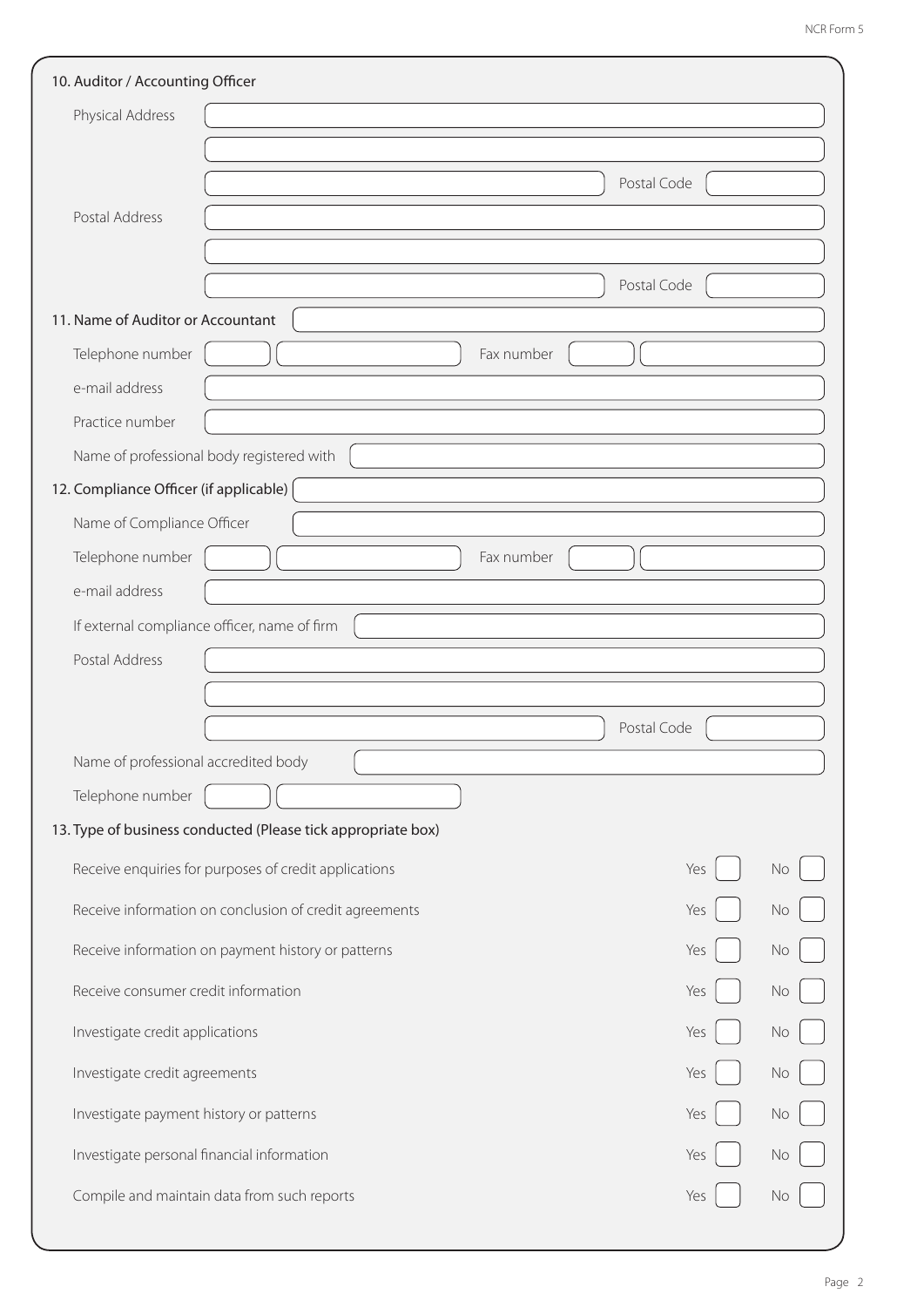### **PART 2 - MEMBERS, DIRECTORS, TRUSTEES, PARTNERS AND GENERAL MANAGERS OF THE APPLICANT**

1. Does the Applicant or any natural person exercising general management or control whether alone or in conjunction with others, hold a controlling interest in any of the following businesses: (See definition of "general management or control" in the Regulations) (Please tick appropriate box)

| A credit provider                                                      | No<br>Yes |
|------------------------------------------------------------------------|-----------|
| A debt collection agency                                               | Yes<br>No |
| An alternative dispute resolution agent                                | Yes<br>No |
| A credit repair agency                                                 | Nο<br>Yes |
| 2. If the answer to any of the above is "yes", please provide details: |           |
|                                                                        |           |
|                                                                        |           |

#### **PART 3 – QUALIFICATION, COMPETENCE, KNOWLEDGE & EXPERIENCE**

#### 1. MINIMUM QUALIFICATION, COMPETENCE, KNOWLEDGE AND EXPERIENCE REQUIREMENTS

Employees & Outsource service providers

Do you maintain and impose minimum qualifications, competence, knowledge and experience requirements for employees and outsource services provider who will have the authority to represent the applicant in any function  $Yes \mid \cdot$  No

If so, please indicate the minimum qualification requirements imposed:

#### **PART 4 - HUMAN, FINANCIAL AND OPERATIONAL RESOURCES**

| 1. Human resources                                                                                                                                                              |     |    |
|---------------------------------------------------------------------------------------------------------------------------------------------------------------------------------|-----|----|
| 1.1 Indicate the number of staff employed                                                                                                                                       |     |    |
| 1.2 Does the applicant have a call centre?                                                                                                                                      | Yes | Nο |
| 1.3 Indicate the number of staff responsible for the call centre                                                                                                                |     |    |
| a) Average number of calls received daily                                                                                                                                       |     |    |
| b) Average umber of staff employed in the call centre on a daily basis                                                                                                          |     |    |
| 1.4 Indicate the daily ratio between calls received by the call<br>centre and number of staff employed in the call centre.                                                      |     |    |
| 1.5 Are any of the services and functions of the applicant as credit bureau outsourced?                                                                                         | Yes | No |
| If, yes provide details of the services that are outsourced.                                                                                                                    |     |    |
|                                                                                                                                                                                 |     |    |
|                                                                                                                                                                                 |     |    |
| 1.6 If the applicant does not have a call centre, indicate how the Applicant intends on dealing with enquiries, and who<br>will be responsible for dealing with such enquiries? |     |    |
|                                                                                                                                                                                 |     |    |
|                                                                                                                                                                                 |     |    |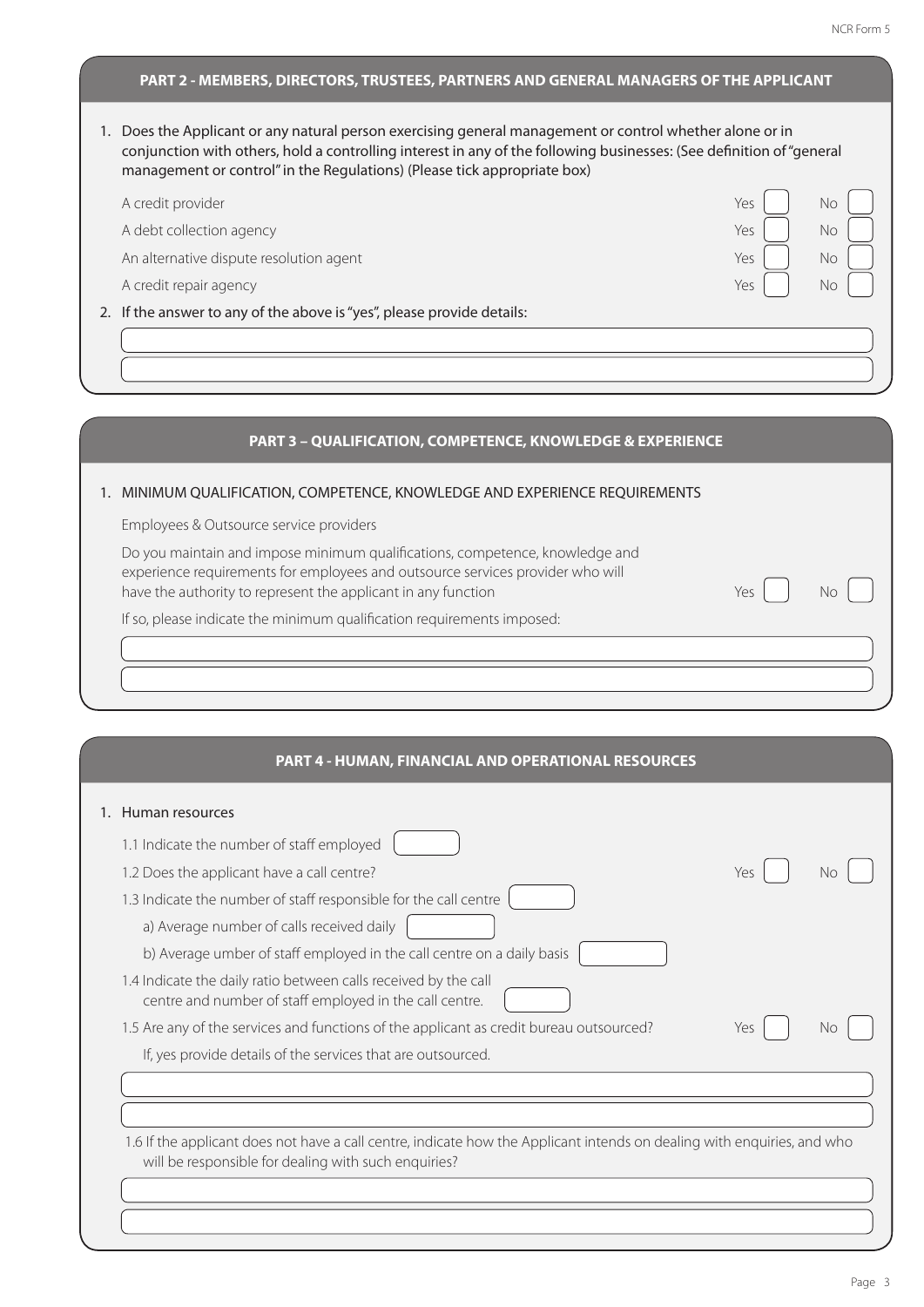| 2. Financial resources                                                      |                                                                                                                                                                                                                                    |     |           |  |
|-----------------------------------------------------------------------------|------------------------------------------------------------------------------------------------------------------------------------------------------------------------------------------------------------------------------------|-----|-----------|--|
| Provide a copy of the applicant's most recent audited financial statements. |                                                                                                                                                                                                                                    |     |           |  |
|                                                                             | 3. Operational resources (Please tick appropriate box)                                                                                                                                                                             |     |           |  |
| 3.1                                                                         | Do you have a fixed business address?                                                                                                                                                                                              | Yes | <b>No</b> |  |
| 3.2                                                                         | Do you have adequate access to communication facilities, including telephone,<br>typing, fax and copying facilities?                                                                                                               | Yes | No        |  |
| 3.3                                                                         | Do you have adequate storage and filing systems for the safe-keeping of all records?                                                                                                                                               | Yes | No        |  |
| 3.4                                                                         | Do you have procedures in place and sufficient resources to accept the filing of<br>consumer credit information                                                                                                                    | Yes | No        |  |
|                                                                             | 3.5 Do you have procedures in place and sufficient resources to take reasonable steps<br>to verify the accuracy of any consumer credit information reported to you?                                                                | Yes | No        |  |
| 3.6                                                                         | Do you have procedures in place and sufficient resources to retain consumer<br>credit information reported to you for the prescribed period?                                                                                       | Yes | No        |  |
| 3.7                                                                         | Do you have procedures in place and sufficient resources to maintain your<br>records of consumer credit information in a manner that satisfies the prescribed standards?                                                           | Yes | No        |  |
| 3.8                                                                         | Do you have procedures in place and sufficient resources to promptly expunge from<br>your records any prescribed consumer credit information that, in terms of the regulations,<br>is not permitted to be entered in your records? | Yes | No.       |  |
|                                                                             | 3.9 Do you have procedures in place and sufficient resources to issue a report to any<br>person who requires it for a prescribed purpose or a purpose contemplated in this Act?                                                    | Yes | No        |  |
|                                                                             | 3.10 Do you have sufficient resources to comply with accounting and reporting<br>requirements in terms of this Act?                                                                                                                | Yes | No        |  |
|                                                                             | 3.11 Do you have sufficient resources to ensure compliance with the requirements<br>of the Act and the regulations?                                                                                                                | Yes | No        |  |
|                                                                             | 3.12 If the answer to any of the above is "No", please provide a credible plan to acquire<br>or develop these resources or procedures.                                                                                             |     |           |  |
|                                                                             |                                                                                                                                                                                                                                    |     |           |  |
|                                                                             | Add additional pages if required                                                                                                                                                                                                   |     |           |  |

## **PART 5 – QUESTIONS, CONCERNS AND COMPLAINTS**

# (Please tick appropriate box)

| 1. Do you have a policy in place to handle questions, concerns and complaints?                                                                                                                | Yes | No   |
|-----------------------------------------------------------------------------------------------------------------------------------------------------------------------------------------------|-----|------|
| 2. Does this policy outline your commitment to handle questions, concerns and complaints as<br>well as your internal systems and procedures for resolving questions, concerns and complaints? | Yes | No.  |
| 3. Do these internal systems and procedures ensure that questions, concerns and complaints<br>from consumers or credit providers are treated equitable and consistently?                      | Yes | No.  |
| 4. Do these internal systems and procedures ensure that questions, concerns and complaints<br>from consumers or credit providers are treated in a timely, efficient and courteous manner?     | Yes | No.  |
| 5. Are these internal systems and procedures transparent and visible to consumer and credit<br>providers? (i.e. do consumers and credit providers have knowledge of these systems?)           | Yes | No.  |
| 6. Do you have sufficient human resources to handle questions, concerns and<br>complaints from consumers and credit providers?                                                                | Yes | No.  |
| 7. Are your human resources adequately trained to handle questions, concerns<br>and complaints from consumer and credit providers?                                                            | Yes | No l |
| 8. Do you have sufficient resources to handle questions, concerns and<br>complaints from consumers and credit providers?                                                                      | Yes | No.  |
| 9. Are your facilities accessible to consumers and credit providers?                                                                                                                          | Yes | No.  |
| 10. If the answer to any of the above is "No", please provide a credible plan<br>to acquire or develop these resources or procedures.                                                         | Yes | No.  |
|                                                                                                                                                                                               |     |      |
| Add additional pages if required                                                                                                                                                              |     |      |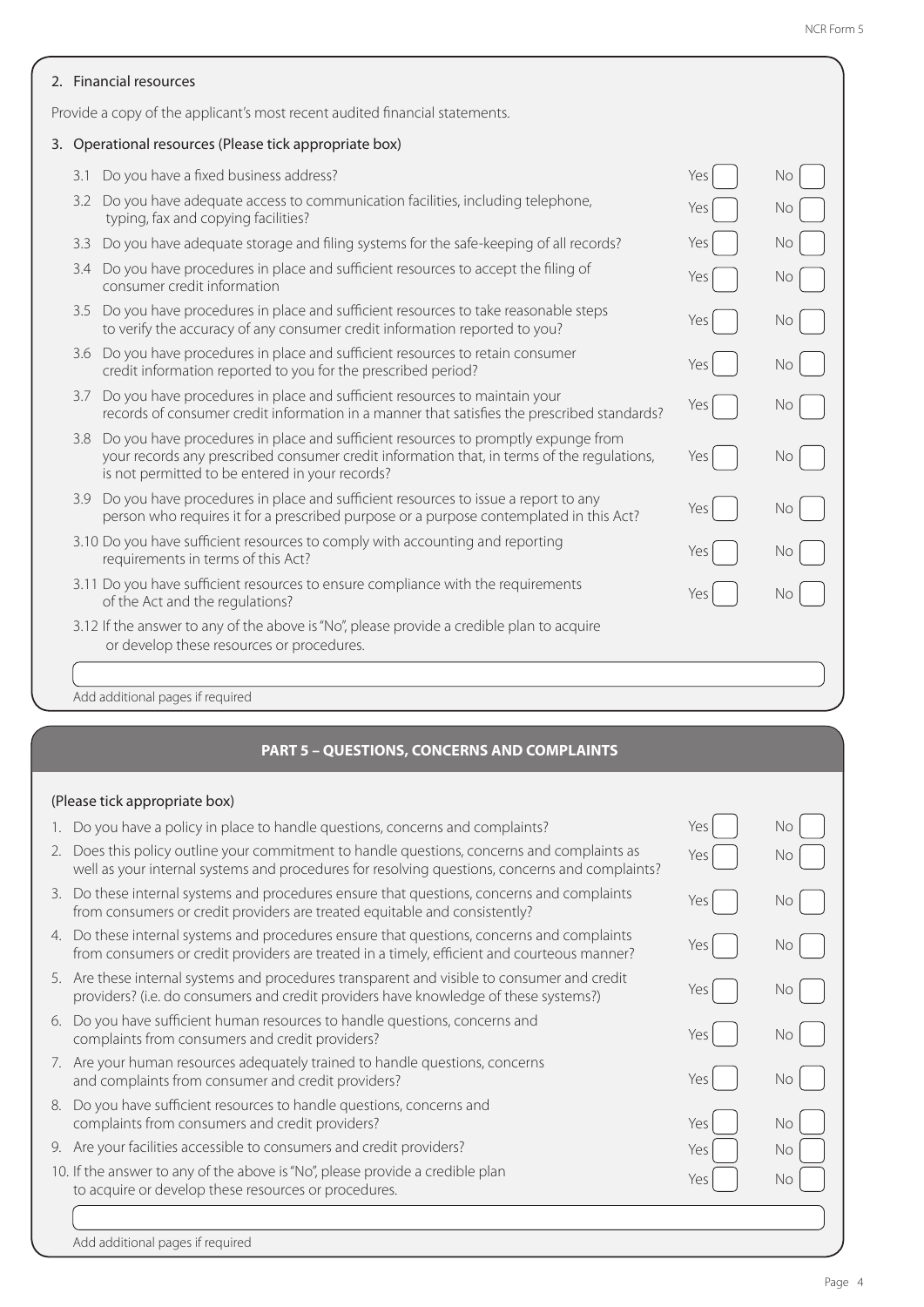| <b>PART 6 - BUSINESS PREMISES</b>             |                                                                                                                                                                                                  |  |  |
|-----------------------------------------------|--------------------------------------------------------------------------------------------------------------------------------------------------------------------------------------------------|--|--|
|                                               | THIS FORM MUST BE COMPLETED IN RESPECT OF ALL BUSINESS PREMISES FROM WHICH THE APPLICANT CONDUCTS /<br>INTENDS TO CONDUCT THE BUSINESS OF A CREDIT BUREAU. (MAKE ADDITIONAL COPIES IF NECESSARY) |  |  |
| 1. Total number of business premises          |                                                                                                                                                                                                  |  |  |
| 2. Information required per business premises |                                                                                                                                                                                                  |  |  |
| Trading name                                  |                                                                                                                                                                                                  |  |  |
| Physical Address                              |                                                                                                                                                                                                  |  |  |
|                                               |                                                                                                                                                                                                  |  |  |
|                                               |                                                                                                                                                                                                  |  |  |
|                                               | Postal Code                                                                                                                                                                                      |  |  |
| Contact person                                |                                                                                                                                                                                                  |  |  |
| Telephone number                              | Fax number                                                                                                                                                                                       |  |  |
| e-mail address (if applicable)                |                                                                                                                                                                                                  |  |  |
| Trading name                                  |                                                                                                                                                                                                  |  |  |
| Physical Address                              |                                                                                                                                                                                                  |  |  |
|                                               |                                                                                                                                                                                                  |  |  |
|                                               |                                                                                                                                                                                                  |  |  |
|                                               | Postal Code                                                                                                                                                                                      |  |  |
| Contact person                                |                                                                                                                                                                                                  |  |  |
| Telephone number                              | Fax number                                                                                                                                                                                       |  |  |
| e-mail address (if applicable)                |                                                                                                                                                                                                  |  |  |
|                                               |                                                                                                                                                                                                  |  |  |

## **PART 7 - DECLARATION BY CREDIT BUREAU**

- 1. The applicant hereby permits the National Credit Regulator or any person authorised by the National Credit Regulator as set out in section 50(2)(a) to enter any place at or from which the applicant conducts the registered activities during normal business hours, and to conduct reasonable inquiries for compliance purposes, including any act contemplated in section 156(1)(d) to (h) of the Act.
- 2. The applicant confirms that the information contained in this application is accurate and complete.

| Date:      |                                                                                                 |
|------------|-------------------------------------------------------------------------------------------------|
| Capacity:  |                                                                                                 |
| Signatory: |                                                                                                 |
|            | Duly authorised representative of Applicant                                                     |
|            | If this application is completed on behalf of a juristic person, attach proof of authorisation. |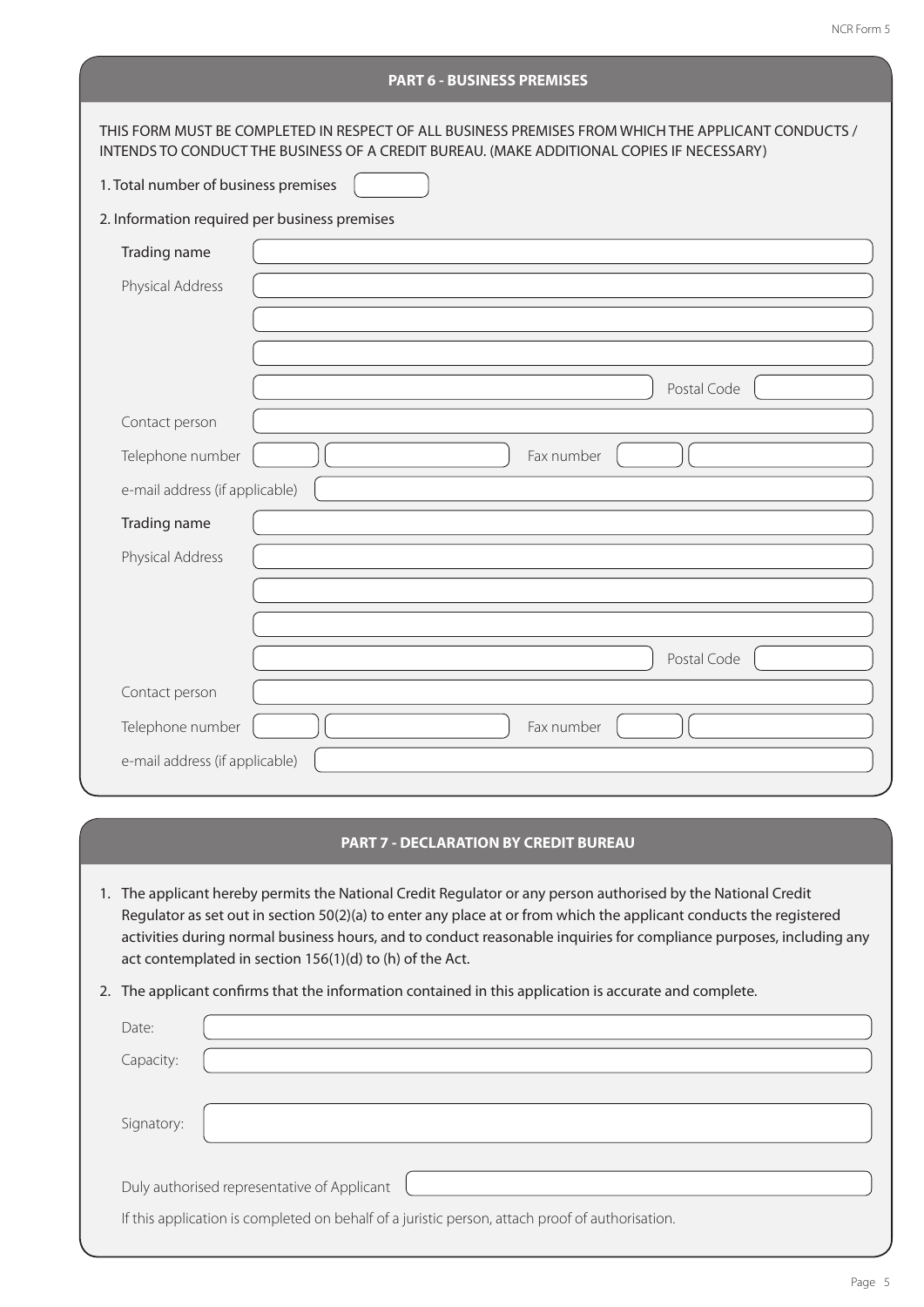|  |  | <b>PART 8 - DISQUALIFICATION OF NATURAL PERSONS</b> |
|--|--|-----------------------------------------------------|
|  |  |                                                     |

| THIS FORM MUST BE COMPLETED AND SIGNED IN RESPECT OF EACH NATURAL PERSON WHO EXERCISES GENERAL<br>MANAGEMENT OR CONTROL OF THE APPLICANT, WHETHER ALONE OR IN CONJUNCTION WITH OTHERS. MAKE<br>ADDITIONAL COPIES. (For a definition of "general management or control" refer to the definitions in the regulations)                                          |     |  |    |
|--------------------------------------------------------------------------------------------------------------------------------------------------------------------------------------------------------------------------------------------------------------------------------------------------------------------------------------------------------------|-----|--|----|
| Name of natural person completing form:                                                                                                                                                                                                                                                                                                                      |     |  |    |
| Identity number:                                                                                                                                                                                                                                                                                                                                             |     |  |    |
| Date:                                                                                                                                                                                                                                                                                                                                                        |     |  |    |
| Questions:                                                                                                                                                                                                                                                                                                                                                   |     |  |    |
| 1. Are you, as a result of a court order, listed on the register of excluded persons in terms<br>of section 14 of the National Gambling Act, 2004 (Act no 7 of 2004)                                                                                                                                                                                         | Yes |  | No |
| 2. Are you subject to an order of a competent court holding you to be<br>mentally unfit of disordered?                                                                                                                                                                                                                                                       | Yes |  | No |
| 3. Have you ever been removed from office on account of misconduct relating to<br>fraud or the misappropriation of money, whether in the Republic or elsewhere?                                                                                                                                                                                              | Yes |  | No |
| 4. Have you ever been a director or member of a governing body of an entity at the<br>time that such entity has been de-registered in terms of public regulation?                                                                                                                                                                                            | Yes |  | No |
| 5. Have you ever been a director or member of a governing body of an entity at the<br>time that such entity has brought the consumer credit industry into disrepute?                                                                                                                                                                                         | Yes |  | No |
| 6. Have you ever been a director or member of a governing body of an entity at the time<br>that such entity has acted with disregard for consumer rights generally?                                                                                                                                                                                          | Yes |  | No |
| 7. Have you ever been convicted during the previous ten years, in the Republic or elsewhere,<br>of theft, fraud, forgery or uttering a forged document, perjury, or an offence under the<br>Corruption Act, 1992 (Act No 94. of 1992), or comparable legislation of another jurisdiction<br>and been sentenced to imprisonment without the option of a fine? | Yes |  | No |
| If your answer is yes, when providing full details in respect thereof, indicate<br>whether you received a grant of amnesty or free pardon for the offence                                                                                                                                                                                                    |     |  |    |
|                                                                                                                                                                                                                                                                                                                                                              |     |  |    |
|                                                                                                                                                                                                                                                                                                                                                              |     |  |    |
| 8. Have you ever been convicted during the previous ten years, in the Republic or<br>elsewhere, of a crime involving violence against another natural person and been<br>sentenced to imprisonment without the option of a fine?                                                                                                                             | Yes |  | No |
| If your answer is yes, when providing full details in respect thereof, indicate<br>whether you received a grant of amnesty or free pardon for the offence                                                                                                                                                                                                    |     |  |    |
|                                                                                                                                                                                                                                                                                                                                                              |     |  |    |
|                                                                                                                                                                                                                                                                                                                                                              |     |  |    |
|                                                                                                                                                                                                                                                                                                                                                              |     |  |    |
|                                                                                                                                                                                                                                                                                                                                                              |     |  |    |
|                                                                                                                                                                                                                                                                                                                                                              |     |  |    |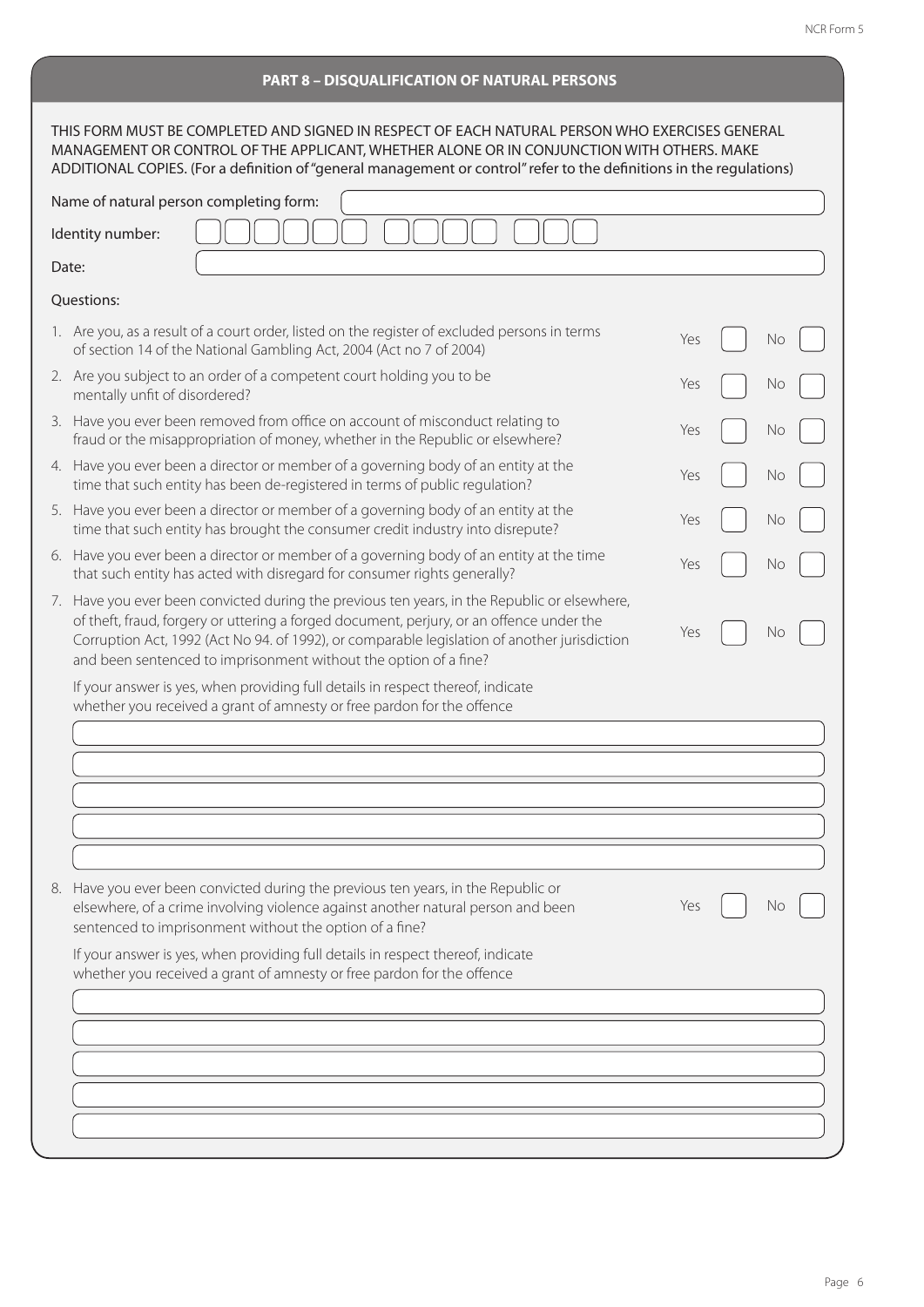| 9. Have you ever been convicted during the previous ten years, in the Republic or<br>elsewhere, of an offence in terms of this Act, a repealed law or comparable provincial<br>Yes<br>No<br>legislation and been sentenced to imprisonment without the option of a fine?                                                                                                                                                                                                                               |
|--------------------------------------------------------------------------------------------------------------------------------------------------------------------------------------------------------------------------------------------------------------------------------------------------------------------------------------------------------------------------------------------------------------------------------------------------------------------------------------------------------|
| If your answer is yes, when providing full details in respect thereof, indicate<br>whether you received a grant of amnesty or free pardon for the offence.                                                                                                                                                                                                                                                                                                                                             |
|                                                                                                                                                                                                                                                                                                                                                                                                                                                                                                        |
|                                                                                                                                                                                                                                                                                                                                                                                                                                                                                                        |
|                                                                                                                                                                                                                                                                                                                                                                                                                                                                                                        |
| 10. I, the undersigned, hereby give permission to the SAPS Criminal Record Centre to<br>furnish the National Credit Regulator or it's authorised agents with my previous<br>convictions and any relevant information in their possession, including any directions<br>Yes<br>No<br>by the Court for my detention in a mental hospital or prison as well as any court order<br>listing myself on the register of excluded persons in terms of the National Gambling Act,<br>if any, in the form SAPS 69 |
| I hereby indemnify the SAPS Criminal Record Centre, its employees, the National Credit Regulator, it's agents and it's<br>employees and hold them harmless against any claims by myself or any other person that may arise out of or be<br>connected with such disclosure as well as any legal costs, including attorney and client costs.                                                                                                                                                             |
| 11. I certify that the information contained herein is true and correct.                                                                                                                                                                                                                                                                                                                                                                                                                               |
| Signature<br>Date                                                                                                                                                                                                                                                                                                                                                                                                                                                                                      |
|                                                                                                                                                                                                                                                                                                                                                                                                                                                                                                        |